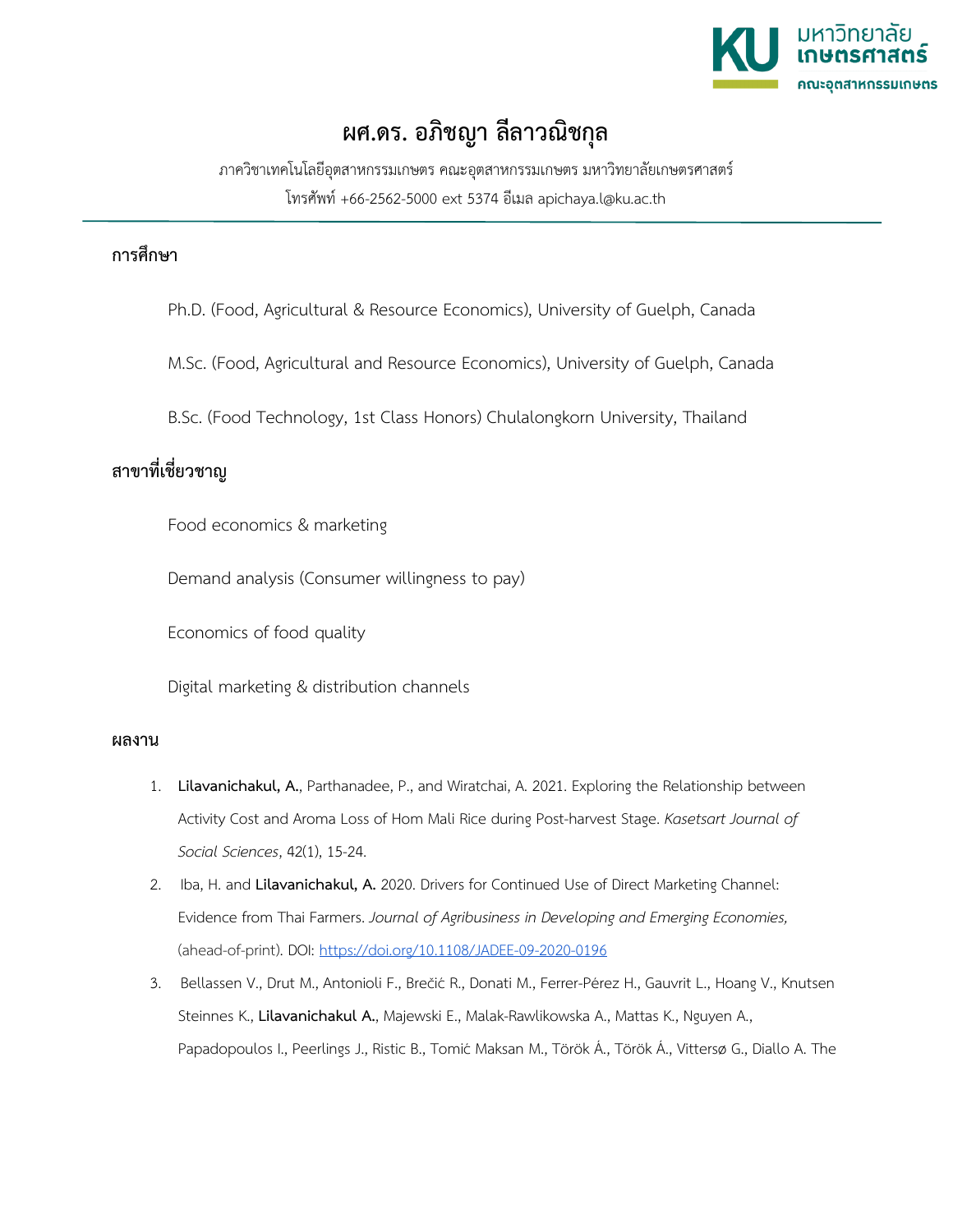

Carbon and Land Footprint of Certified Food Products. 2021. *Journal of Agricultural & Food Industrial Organization,* 19(2), 113-126. DOI: [https://doi.org/10.1515/jafio](https://doi.org/10.1515/jafio-2019-0037)-2019-0037

- 4. Donati, M., Wilkinson, A., Veneziani, M., Antonioli, F., Arfini, F., Bodini, A., Amilien, V., Péter, C., Ferrer-López, H., Gkatsikos, A., Gauvrit, L., Gil, J.M., Hoang, V., Steinnes, K.K., **Lilavanichakul, A.**, Mattas, K., Napasintuwong, O., Nguyen, A., Nguyen, M., Papadopoulos, I., Ristic, B., Stojanovic, Z., Maksan, M.T., Török, A., and Bellassen, V. 2021. Economic spill-over of food quality schemes on their territory. *Journal of Agricultural & Food Industrial Organization*, 19(2), 95-111. DOI[:](https://doi..org/10.1515/jafio-2019-0046) [https://doi](https://doi..org/10.1515/jafio-2019-0046).[.org/10.1515/jafio](https://doi..org/10.1515/jafio-2019-0046)-2019-0046
- 5. Drut, M., Antonioli, F., Böhm, M., Brečić, R., Dries, L., Ferrer-López, H., Gauvrit, L., Hoàng, V., Steinnes, K.K., **Lilavanichakul, A.**, Majewski, E., Napasintuwong, O., Nguyễn, A., Mattas, K., Ristic, B., Schaer, B., Tangeland, T., Maksan, M.T., Csillag, P., Török, A., Tsakiridou, E., Veneziani, M., Vitters, G., and Bellassen, V. 2021. Foodmiles: The Logistics of Food Chains Applied to Food Quality Schemes. *Journal of Agricultural & Food Industrial Organization*, 19(2), 127-143. DO[I:](https://doi.org/10.1515/jafio-2019-0040) [https://doi.org/10.1515/jafio](https://doi.org/10.1515/jafio-2019-0040)-2019-0040
- 6. Hilal, M., Leedon, G., de Labarre, M. D., Antonioli, F., Boehm, M., Péter, C., Donati, M., Drut, M., Ferrer-López, H., Gauvrit, L., Gil, J.M., Gkatsikos, A., Gołaś, M., Hoang, V., Steinnes, K.K., **Lilavanichakul, A.**, Malak-Rawlikowska, A., Mattas, K., Napasintuwong, O., Nguyen, A., Ristic, B., Schaer, B., Maksan, M.T., Brečić, R., Török, A., Vitters, G., and Bellassen, V. 2021. Organic and Geographical Indication Certifications' Contributions to Employment and Education. *Journal of Agricultural & Food Industrial Organization,* 19(2), 161-176. DOI[:](https://doi.org/10.1515/jafio-2019-0042) [https://doi.org/10.1515/jafio](https://doi.org/10.1515/jafio-2019-0042)-2019- [0042](https://doi.org/10.1515/jafio-2019-0042)
- 7. Monier-Dilhan, S., Poméon, T., Böhm, M., Brecic, R., Csillag, P., Donati, M., Ferrer-Pérez, H., Gauvrit, L., Gil, J., Hoang, V., **Lilavanichakul, A.**, Majewski, E., Malak-Rawlikowska, A., Mattas, K., Napasinuwong, O., Nguyễn, A., Nikolaou, K., Papadopoulos, I., Pascucci, S., and Bellassen, V. 2021. Do Food Quality Schemes and Net Price Premiums Go Together? *Journal of Agricultural & Food Industrial Organization,* 19(2), 79-94. DOI[:](https://doi.org/10.1515/jafio-2019-0044) [https://doi.org/10.1515/jafio](https://doi.org/10.1515/jafio-2019-0044)-2019-0044
- 8. Bodini, A., Chiussi, S., Donati, M., Bellassen, V., Torok, A., Dries, L., Ćorić, D., Gauvrit, L., Tsakiridou, E., Majewski, E., Ristic, B., Stojanović, Ž., Roig, J., **Lilavanichakul, A.**, An, N., and Arfini, F. 2021. Water Footprint of Food Quality Schemes. *Journal of Agricultural & Food Industrial Organization,* 19(2), 145-160. DOI: [https://doi.org/10.1515/jafio](https://doi.org/10.1515/jafio-2019-0045)-2019-0045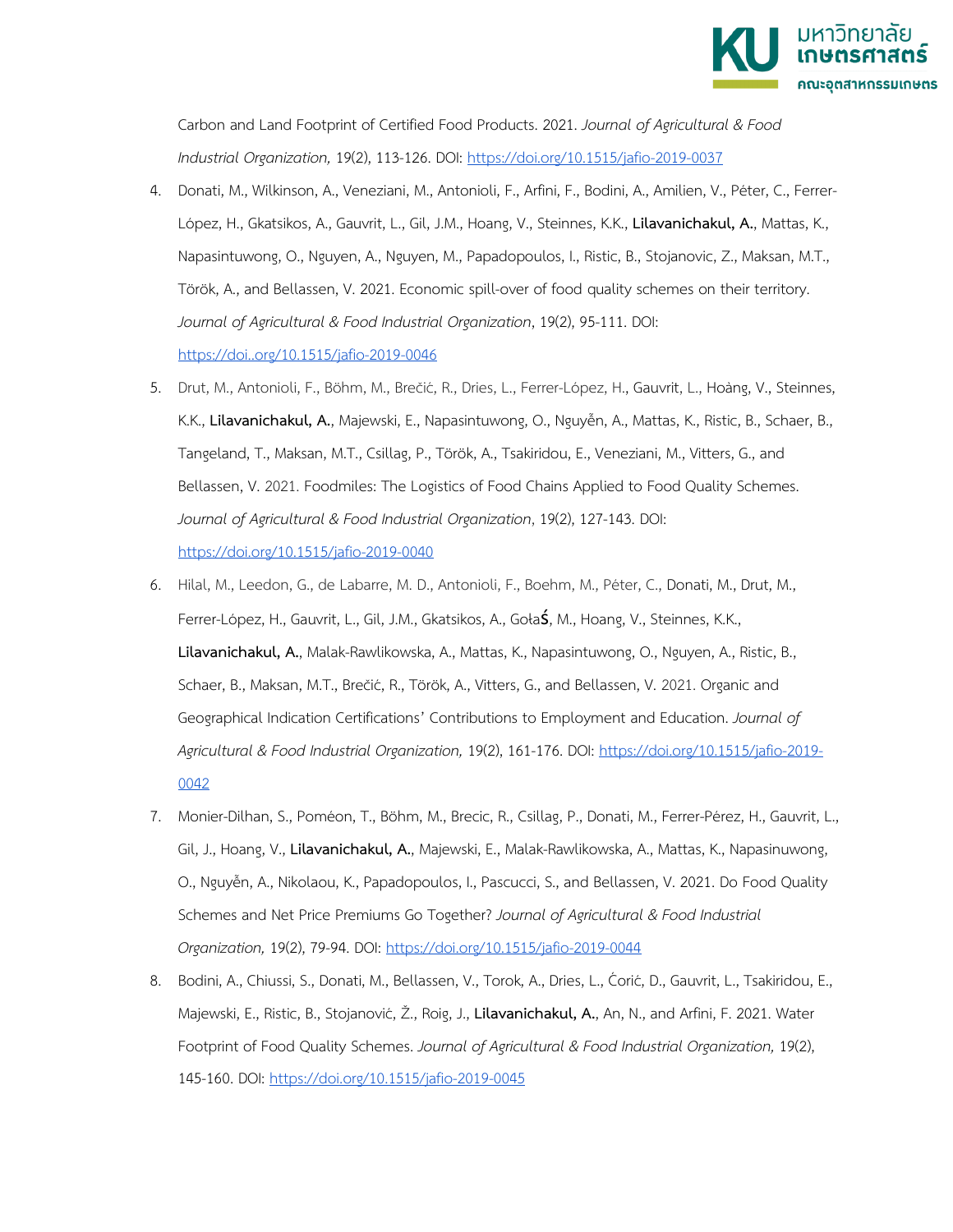

- 9. **Lilavanichakul, A.** 2020. Development of Agricultural E-commerce in Thailand. Plans and Experiences to Improve Agricultural Trade in the Asia Pacific Region. *FFTC Journal of Agricultural Policy*, Food and Fertilizer Technology Center for the Asian and Pacific Regio[n.](https://ap.fftc.org.tw/system/files/journal_article/Development%20of%20Agricultural%20e-commerce%20in%20Thailand.pdf) [https://ap.fftc.org.tw/system/files/journal\\_article/Development of Agricultural e](https://ap.fftc.org.tw/system/files/journal_article/Development%20of%20Agricultural%20e-commerce%20in%20Thailand.pdf)-commerce in [Thailand.pdf](https://ap.fftc.org.tw/system/files/journal_article/Development%20of%20Agricultural%20e-commerce%20in%20Thailand.pdf)
- 10. **Lilavanichakul, A.**, Techamatheekul, K.W., and Choedchuthirakun, N.

2020. Farmers' Profitability based onThai Silk Value Chain for Development of Community Sericulture Enterprises in Nakhon Ratchasima Province. *Suranaree Journal of Social Science*, 14(2), 25-49. [in Thai[\]](https://so05.tci-thaijo.org/index.php/sjss/article/view/242072) https://so05.tci-[thaijo.org/index.php/sjss/article/view/242072](https://so05.tci-thaijo.org/index.php/sjss/article/view/242072)

- 11. **Lilavanichakul, A.** 2020. The economic impact of Arabica coffee farmers' participation in geographical indication in Northern highland of Thailand*. Journal of Rural Problems*, 56(3), 124-131. DO[I](https://doi.org/10.7310/arfe.56.124) <https://doi.org/10.7310/arfe.56.124>
- 12. Choedchuthirakun, N., **Lilavanichakul, A.**, and Techamatheekul, K.W. 2020. Analysis of Activity-Based Costing for Silk Products: A Case Study of Khumma-U Community Enterprise. *The 58th KU Annual Conference*, 639-647, February 5-7, 2020, Bangkok, Thailand.
- 13. **Lilavanichakul, A.** and Iba, H. 2019. Distribution Networks for Vegetables and Fruits and Its Structural Change - Focusing on Suburban Areas of Thailand. *Farm business supported agriculture: The future development of farms.* 143-156. ISBN 978-4-8122-1920-1 [in Japanese]
- 14. Fatehah, L., **Lilavanichakul, A.**, and Parthanadee, P. 2019. An Analysis of Sustainability Indicators on A Thai Arabica Coffee Value Chain. *Panyapiwat Journal*, 11(1), 139-154. [https://so05.tci](https://so05.tci-thaijo.org/index.php/pimjournal/article/view/185989)[thaijo.org/index.php/pimjournal/article/view/185989](https://so05.tci-thaijo.org/index.php/pimjournal/article/view/185989)
- 15. **Lilavanichakul, A.** 2019. PGI Doi Chaang Coffee in Thailand. *Sustainability of European Food Quality Schemes: Multi-Performance, Structure, and Governance of PDO, PGI, and Organic Agri-Food Systems*, 287-302. Springer. D[OI](https://doi.org/10.1007/978-3-030-27508-2_15) [https://doi.org/10.1007/978](https://doi.org/10.1007/978-3-030-27508-2_15)-3-030-27508-2\_15
- 16. Saipiroontong, S., **Lilavanichakul, A.** and Bhadrakom, C. 2019. Information Access Factors Influencing Consumer Awareness on Sweetener Consumption. *The 16th KU-KPS National Conference*. December 3-4, 2019, Nakhon Pathom, Thailand.
- 17. Bumroongsak, P. and **Lilavanichakul, A.** 2019. Segmentation of Green Consumers: Implication for Bioplastic Packaging. *ASEAN Bioenergy and Bioeconomy Conference 2019*. June 6, 2019. Bangkok, Thailand.